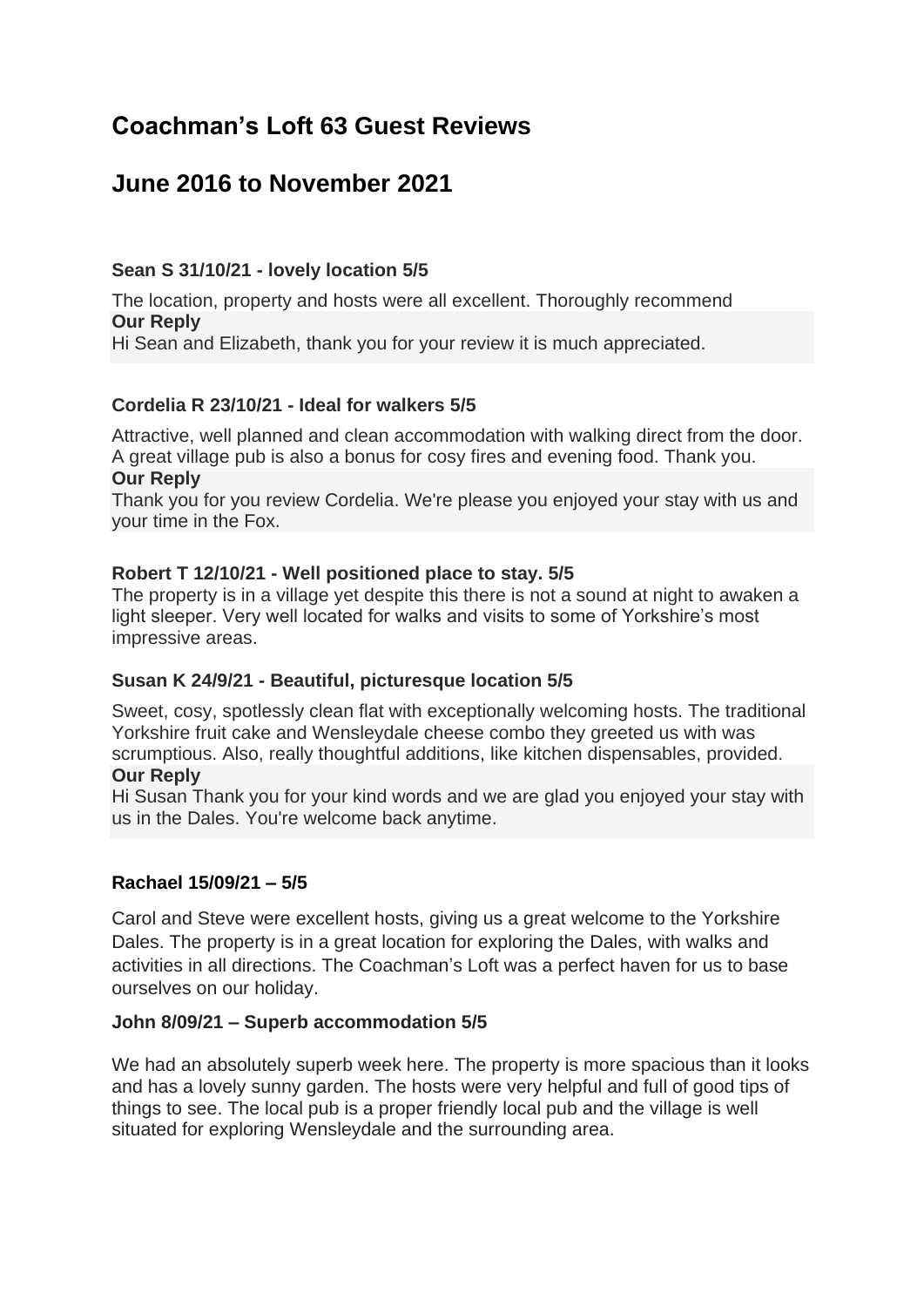## **Our Reply**

Thanks John and Emma for your generous comments. We love it when guests embrace and enjoy the whole wensleydale experience as you both did. Hope to see you again.

#### **Michael 15/08/21 - Brilliant Week 5/5**

This is the perfect spot for exploring Wensleydale and the surrounding area. The accommodation is spotlessly clean and very cosy. Steve and Carol made us very welcome. We will definitely be back!!

#### **Our Reply**

Thanks for your lovely comments and we are really pleased you enjoyed your stay. We hope to see you again.

#### **Emma Lees 7/8/21 - Wonderful week in Wensleydale 5/5**

Beautiful, quiet, clean and well-maintained property- exactly as described and shown on website. Lovely, helpful but discrete hosts Carol and Steve who greeted us with a welcoming pot of tea and delicious homemade cake. The area is perfect for walkers and cyclists and well placed for good restaurants, pubs and cafes too.

#### **Louise R 31/7/21 - Brilliant**

We had an amazing time. Carol and Steve were brilliant hosts and gave us a very warm welcome with some gorgeous cake!! We'd recommend the weekly sheepdog demo near Hawes which happens at 18:30 every Thursday - just for a little taste of the dales!! The loft was the perfect base for us, really comfortable and well equipped. Would definitely stay again. Thank you!

#### **Our Reply**

Thank you for your lovely review, Louise and Lewis. Glad that you enjoyed the sheepdog trials. Thank you for coming to stay at Coachman's Loft, it was good to meet you both. Hope to see you here again

#### **Ryan 15/06/21**

The Coachman's Loft was a great base to explore the Yorkshire Dales from. It is easy to find and located in a lovely little village with lots of walks nearby. The loft is spacious and well equipped with everything you need. Carol and Steve were great hosts, always on hand to help and very happy for us to enjoy their garden. We would definitely recommend staying here!

#### **Our Reply**

Thanks for your kind review, Ryan and that you had a great time. You're both welcome back anytime.

#### **Louise F 08/06/21**

Wow, what an amazing place. Beautiful views and peaceful. Locals are very welcoming. Lots of lovely waterfalls to see. Accommodation was of a very high standard. We loved it and will be back again.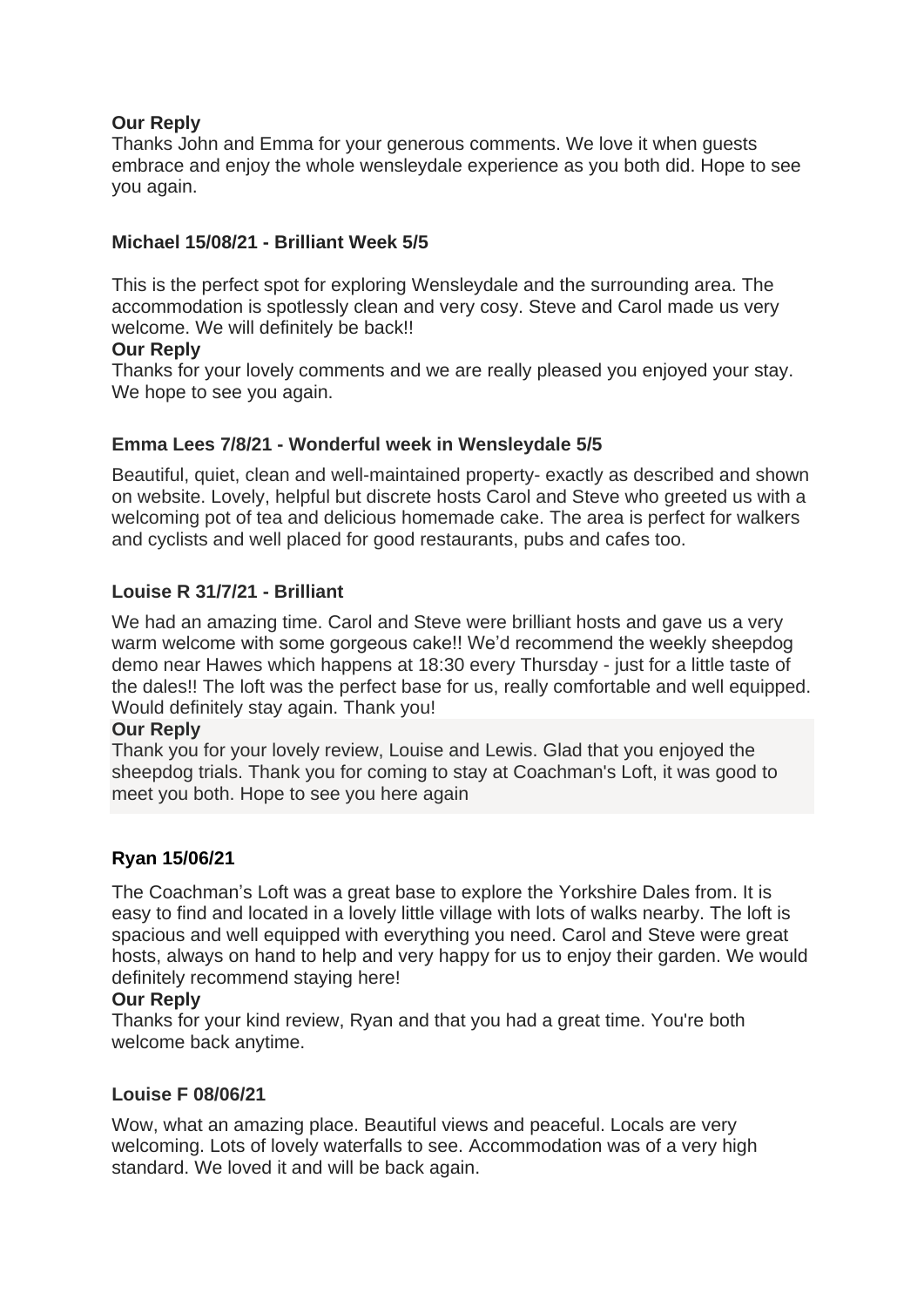#### **Our Reply**

Thanks for your very nice comments, Louise. We appreciate it but more importantly we are very pleased that you both enjoyed your stay.

#### **Grant 12/05/21**

Super place to stay to explore Dales. Loft had everything we needed for 3 nights, and we enjoyed a great walk and hired E bikes from Dales Cycle Centre near Reeth. Highly recommend the Wensleydale Heifer restaurant.

#### **Our Reply**

Thanks for your review, Grant. We are pleased you enjoyed your stay.

#### **Mandy C – 3/5/21 5/5**

#### **Fantastic stay in a great location**

Everything about our holiday stay was great from the really warm welcome, from Steve and Carol to the comfy and cosy loft. It was a great space, freshly decorated and spotlessly clean.

#### **Our Reply**

Hi Nick and Mandy, thank you for your generous comments and we are pleased the weather held up for you to explore the magic of Wensleydale. Thanks also for leaving the Loft in such a clean and tidy condition.

## **Martin B 2nd November 2020 5/5 Enjoyed our stay**

Steve and carol were brilliant, and the accommodation is really comfortable. They were available if needed but left us to it the rest of the time Would definitely recommend this property.

#### **Our Reply.**

Thank you, Martin. I hope Siobhan's birthday treat arrived eventually. We look forward to your next visit.

## **Trevor D 21ST September 2020 5/5**

Steve and Carol were great hosts, always available if you needed help but also gave you privacy. The Loft was spacious, clean and had everything you need for a holiday let. An ideal base for exploring the Dales, we will stay here again, and I can recommend this property with confidence.

**Hi Trev and Debbie**, Thanks for your review of your stay we appreciate it and pleased you enjoyed your stay. We think you said you ticked off most things. Thanks for leaving the Loft in a spotless condition - it shows you care.

# **Sandy L 12th September 2020**

Had a fabulous week at the Loft, the weather was perfect, and it was so lovely to sit in the garden to watch the sun rise and set. It was a good base for walks and cycling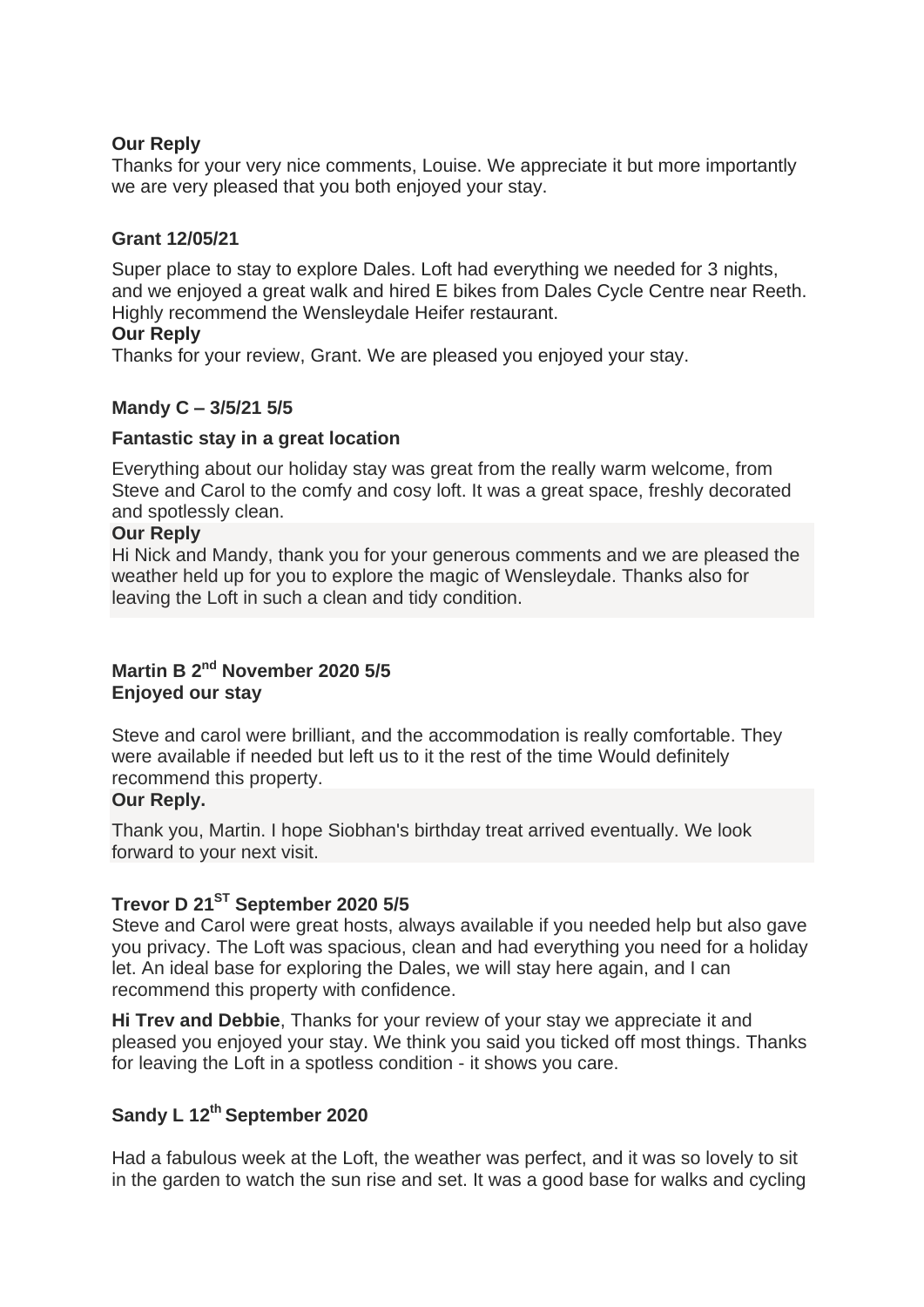and we eat at both The Fox and Hounds Inn and Wensleydale Inn - quite different but both very delicious.

**Our Reply**. Thank you for your very nice review, Sandy. You were very lucky with the weather and so glad that you enjoyed sitting in our garden. We hope to see you back here again before too long.

#### **Anonymous 4th Sept 2020 5/5 Excellent getaway for recharging batteries**

Excellent property perfect location. Hosts could not have been more helpful and accommodating. The property was perfect and the bed to die for. The local pub a short walk away and a great place to relax at the end of the day. Would definitely stay here again.

#### **Our Reply.**

Thank you for your kind review we enjoyed having you both as guests and hope to see you at some point in the future.

## **Alison T 27th August 2020**

We had a great break away at the loft, a lovely little town with loads of walks right from the doorstep. Carol and Steve were fantastic hosts and provided everything you would need, and a friendly face to check if we needed anything extra This is the first place we have stayed since the start of the pandemic and it was spotless with lots of extra precautions taken so we felt really safe too.

**Our Reply**. Thanks for your kind review of your stay with us. We are pleased you had a great time and you are both welcome back at any time.

## **Kayley 24 August 2020**

We really enjoyed our stay despite the weather. Carol and Steve were really friendly and helpful, even managed to get us a table at a restaurant we couldn't get into. The property is spacious with a large comfortable bed and is immaculately clean. It has everything you need in the kitchen to cook yourselves if you fancy a night in. Lovely stay, romantic and cute. Highly recommend.

**Our Reply.** Thanks for your lovely review and kind words Kayley. We are really pleased you enjoyed your stay.

## **Helen 15th August 2020 Fantastic base to explore from**

Loved our stay here. Immaculately clean, all the facilities you need and big comfy bed. We especially appreciated the folder of walks and did several. Carol and Steve are really decent people and great hosts.

# **Jolyon 12th August 2020**

Lovely clean accommodation with immediate access to stunning scenery, and Michelin star food. Thank you for all your advice on the area especially regarding the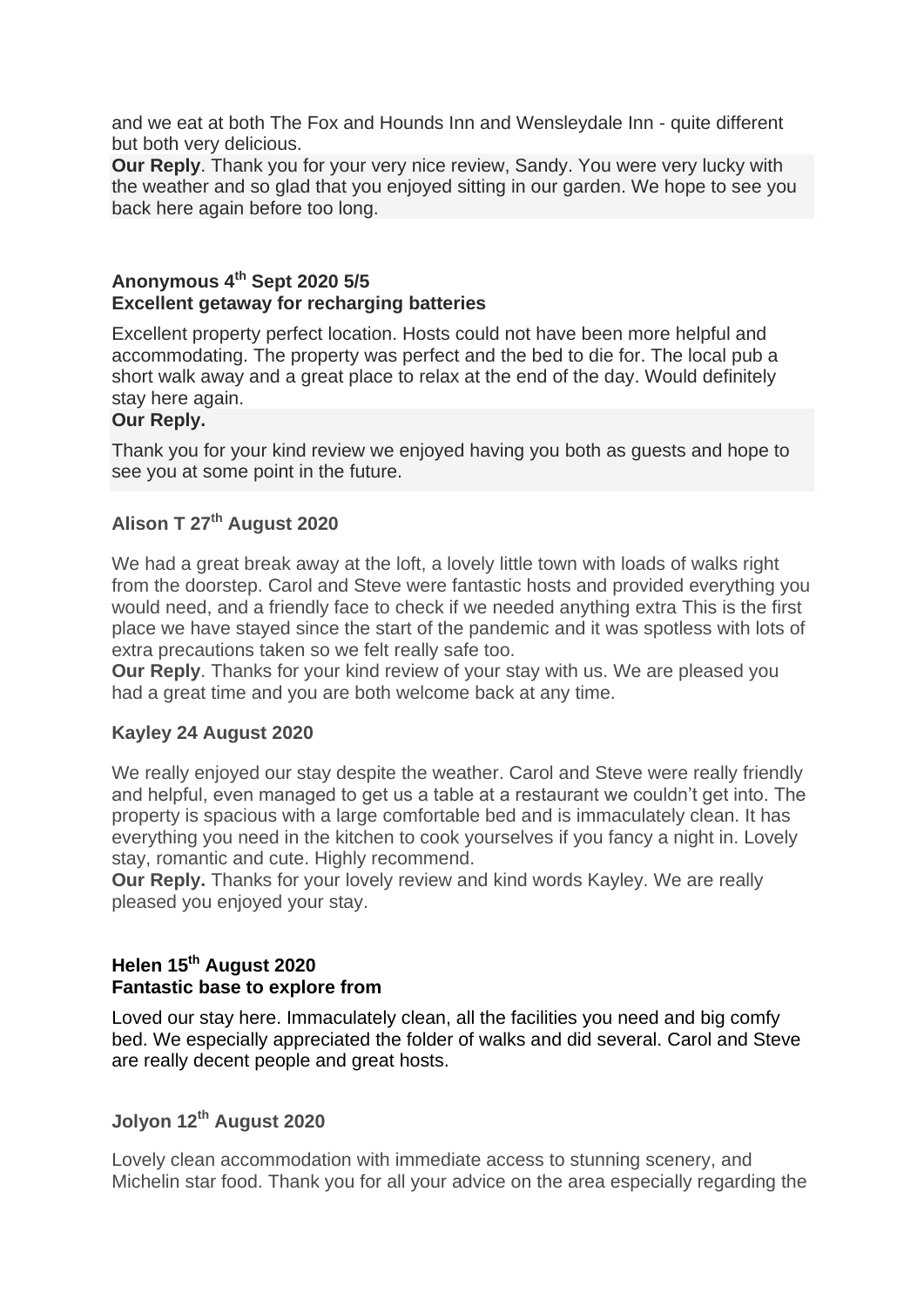dinner including organising the free bubbles and Sunday lunch we had out which was spot on.

# **Alison 8th August 2020**

This is the first place we have stayed since the start of the pandemic and it was spotless with lots of extra precautions taken so we felt really safe. We had a great break at the loft, a lovely little village with loads of walks right from the doorstep. Carol and Steve were fantastic hosts and provided everything you would need, and a friendly face to check if we needed anything extra

# **Claire 1st August 2020**

Clean and well equipped with everything we needed. Great location for walking and exploring. Friendly, helpful hosts. Good value for money. Would recommend.

## **Emma 28 th July 2020**

The Loft is a lovely place to stay and is well located for walking in the Dales. Carol and Steve are excellent hosts - they made us feel very welcome and the procedures you put in place around Covid helped us to feel safe, without feeling like they impacted negatively in any way and it meant we could have a lovely break - so thank you!

#### **Our Reply**

Thanks for your kind review of your stay with us. We are pleased you had a great time and you are both welcome back at any time.

#### **Amanda 24th July 2020 Lovely Place, Great Location**

A lovely, well equipped, property with a nice sunny garden and lots of good walking from the doorstep. The owners were there to meet us on arrival and were very friendly and helpful. Check in is later and Departure earlier due to the owners following the COVID Guidelines, this was not an issue as it is good to know the care that is being taken. Really enjoyed our stay and would definitely go back.

# **John 19th July 2020**

During these unusual times I have to say that Carol and Steve are fully aware of COVID-19 regulations and have a policy in place to fully protect all their visitors for which they've made changes from pre-virus days. My safety and well-being was paramount to them.

The cottage itself was very clean, well equipped, and a delight to stay in. It was very quiet and I loved looking out of the windows to see the lovely, well-kept garden and the rooftops of the village houses. The photos on their site fully represent the property and the local area.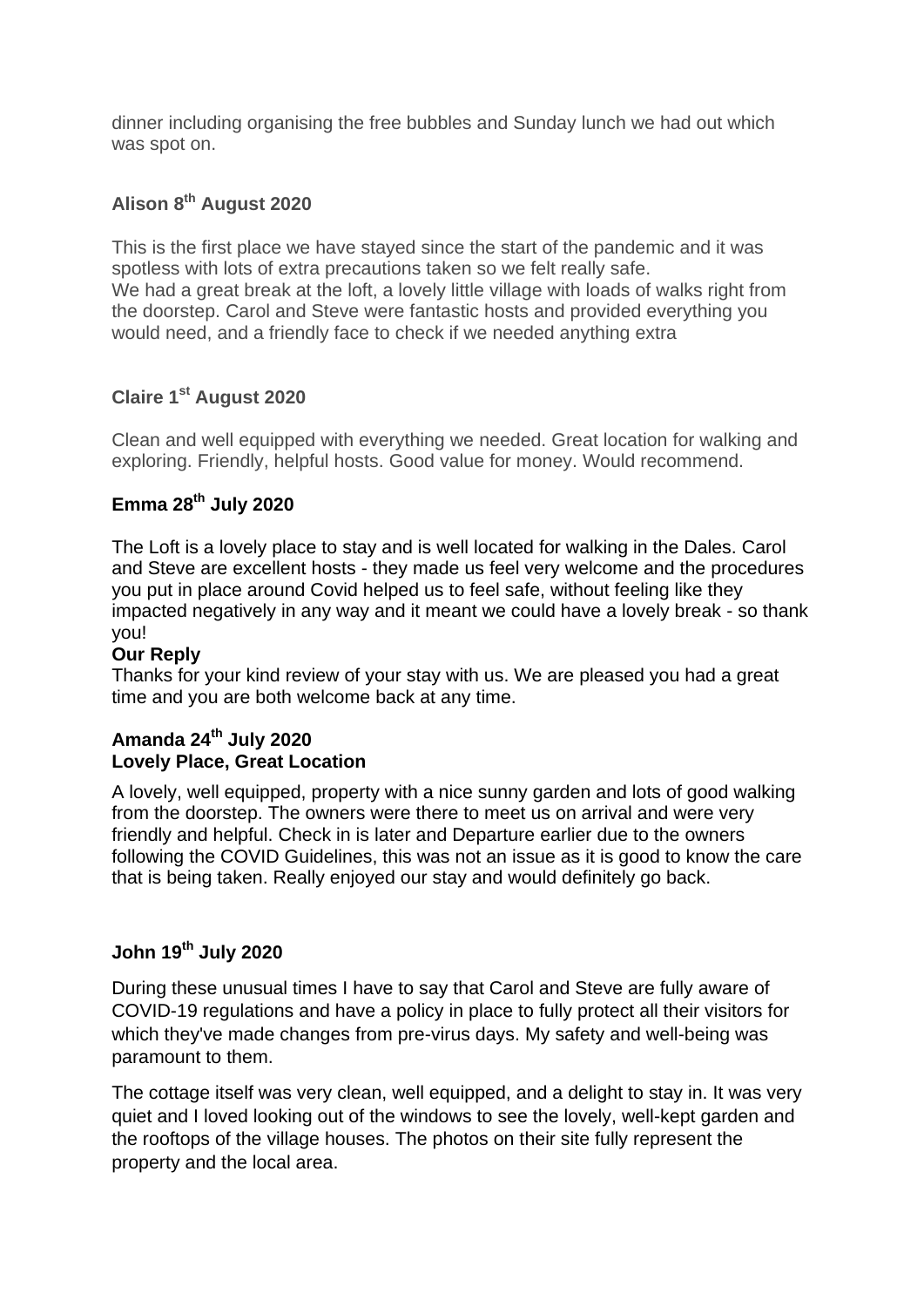Carol and Steve were always at hand, approachable, friendly, appreciative, took an interest without being intrusive whilst adhering to social distancing.

I do photography as a hobby and found Coachman's Loft to be in an ideal location to get to all the places I wanted throughout the Yorkshire Dales, made easier by the roads to and from it.

I've stayed in many a lovely property but am often ready to leave after 5 or 6 days but not this time. Even though I saw a lot, 7 days still wasn't enough time to visit everything I wanted to and for once it was a wrench for me to leave. I've never returned to a property I've stayed in no matter how lovely they were. I might just break that habit this time as Coachman's Loft seems to have so many more things for me to discover- drives as well as local walks.

# **Kathy and Simon 8th July 2020**

Just a few lines to say how lovely it was to be able to return to Coachman's Loft; our favourite place to stay in the dales!

As ever, the place was absolutely spotless but we wanted to add how reassuring it was to know you have put a COVID-19 policy into operation along with the additional measures you have put in place to ensure the safety of your guests. It was evident that everywhere had been thoroughly cleansed and there was plenty of hand sanitiser, along with high strength antibacterial wipes and sprays, for us to use during our stay.

As always, the warm welcome we received on arrival and your generous hospitality were second to none. We are looking forward to another stay very soon. Thank You.

**Sarah 30th December 2019**

We had a lovely time staying at the Coachman's Loft. A great location for exploring the local area with some stunning walks (and an excellent pub) on the doorstep, the place itself was peaceful, spotless, tastefully decorated and well equipped. Carol and Steve were very welcoming, and communication was easy. Highly recommended!!!

We had a lovely time staying at the Coachman's Loft. A great location for exploring the local area with some stunning walks (and an excellent pub) on the doorstep, the place itself was peaceful, spotless, tastefully decorated and well equipped. Carol and Steve were very welcoming and communication was easy. Highly recommended!!!

# **Andrew 30th September 2019**

Coachman's Loft is a perfect place, especially if you like walking from the door and leaving the car behind. Many walks between 3 and 12 miles from the door. Excellent pub a few yards away (best beer in the area and good pub food). The hosts are very friendly and accommodating and the flat is as good as we were expecting, based on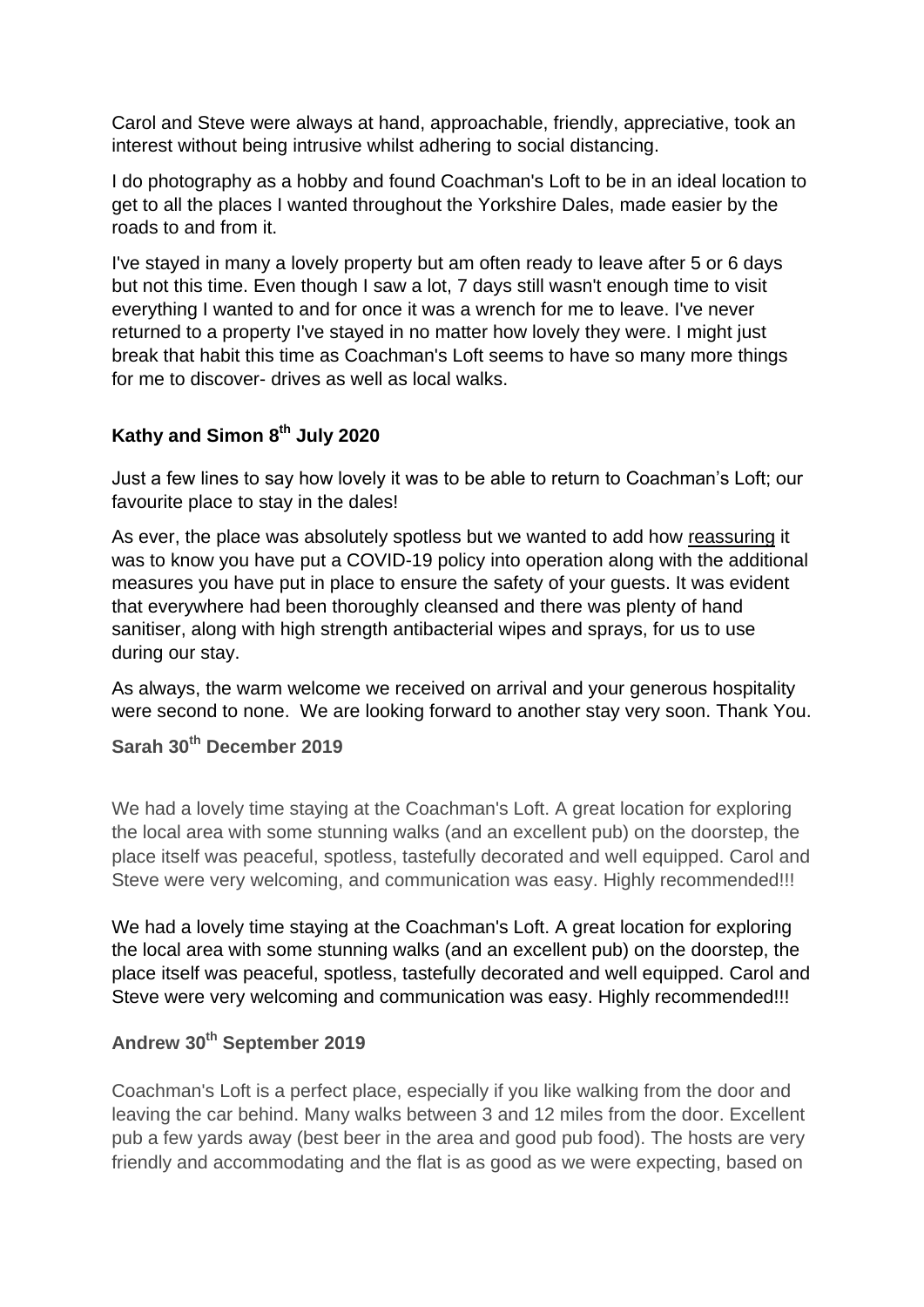previous reviews. There is nothing we can find to put anyone off! Bed comfortable, nice and warm, comfy chairs, good self-catering facilities etc etc.

#### **Graham 8th August 2019**

Lovely barn conversion in a peaceful spot in West Witton. Comfortable bedroom, small but well equipped kitchen area, plenty of space for lounging in front of TV plus lots of games and puzzles for rainy afternoons. Steve and Carol were very welcoming, greeting us with the offer of tea, which came with delicious home-made scones.

#### **Richard M 12th September 2019**

A very homely property and very welcoming owners. All facilities within the property excellent.

# **Philip M 2nd September 2019**

#### **A very happy week in North Yorkshire.**

This property was excellent value, and the decoration and attention to detail was amazing. Carol and Steve were very welcoming as were all the regulars at the local pub The Fox.

#### **Our Reply.**

Thanks Phillip and Ann for your generous comments and we are pleased you enjoyed your time with us. The crowd in the Fox are both welcoming and can be entertaining at times. Best Wishes Carol and Steve

#### **John, Vanessa and Junior – 14 July 2019**

We all wanted to thank both of you for a lovely week. We have loved the cottage and you have been very warm and kind hosts. We hope to stay again soon. Thanks again.

#### **Melanie - 28 Jun 2019**

A beautifully presented and quirky property in a lovely small village in the Yorkshire Dales. It was well situated to visit many places in the vicinity, not too far to drive to attractions. It was quiet and peaceful and very well kitted out for our needs, we were able to cook some meals but also had a memorable meal in the Wensleydale Heifer, a real treat. The bed was so comfortable and the bed linen amazing, it caressed the skin as you slid beneath the duvet. Bliss! Thoroughly recommend this destination.

Our Reply. Hi Melanie and Michael, thank you for your very generous and kind comments - we really appreciate it. We are so glad you enjoyed your stay in the Loft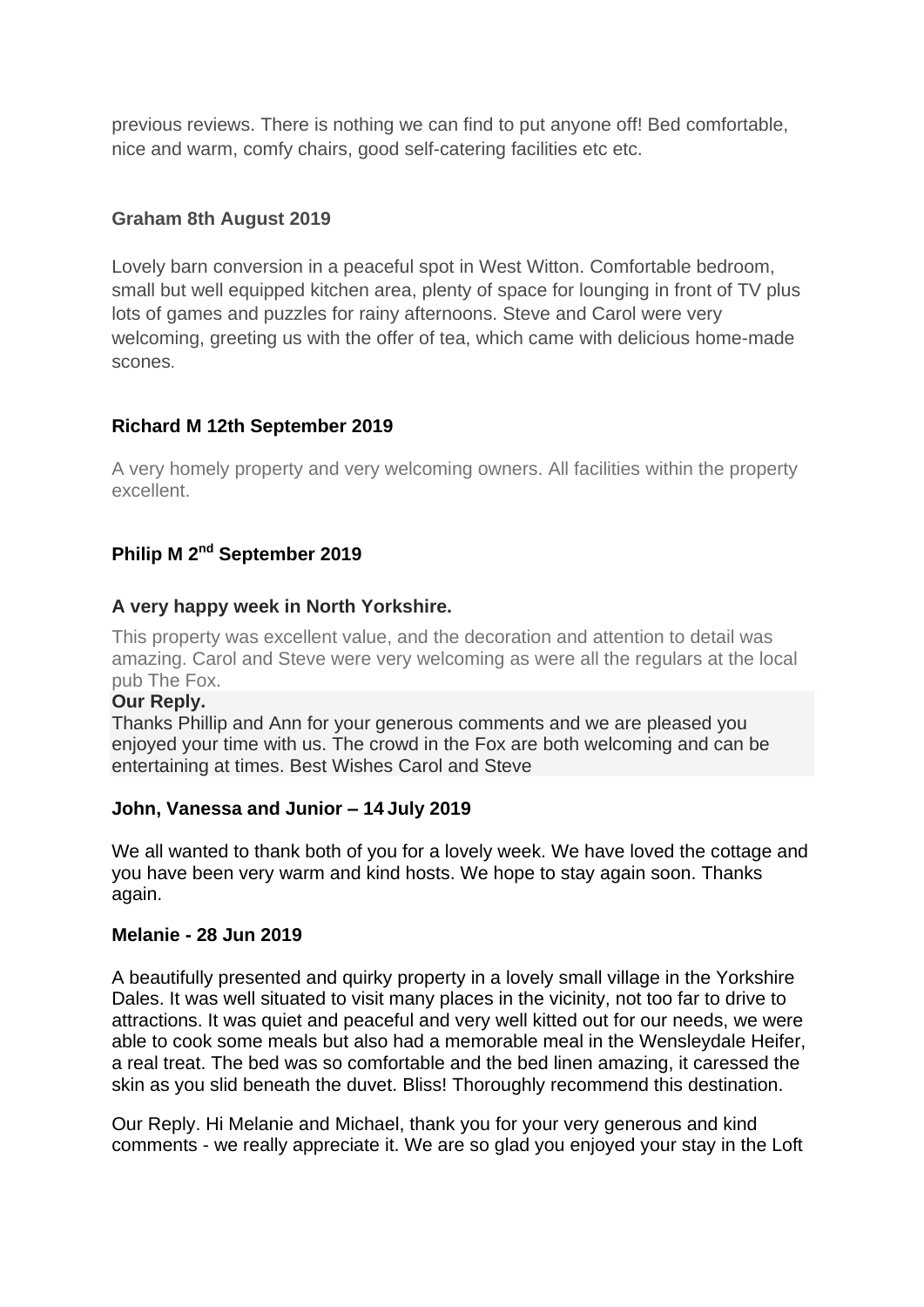and that you managed to see some of the glory of the Dales. Thanks again Carol and Steve

#### **Gillian - 26 May 2019·**

Coachman's Loft is a great place to unwind and discover the local area from. The accommodation is clean, comfortable and has everything needed. Lots of information available of things to do, and walks right from the door, hoping to return soon.

#### **Jane - 23 May 2019**

This is a lovely place to stay, with beautiful views and great walks. Thank-you for being so welcoming - we had a great time.

## **Susan W - 5 th May 2019**

#### Perfect break - Rating 5/5

We spent a wonderful Bank Holiday weekend in the Coachman's Loft. This was the best-equipped property we've ever stayed in - Steve and Carol thought of absolutely everything, from kitchen basics to entertainment. This was a delightful home-fromhome, and a fantastic base from which to explore a beautiful county. And we really appreciated the little kindnesses, including coffee and home-made cake on arrival (delicious!) and offering to book a table at the local seafood restaurant. I highly recommend this property and would happily return. Thank you so much for your welcome

**Hi Susan**, Many thanks for your kind and generous comments. We're really pleased that you enjoyed your stay in the Loft and enjoyed your time in Wensleydale and the surrounding area. You are welcome anytime. Hope you didn't get caught in the Northallerton traffic! Best Wishes, Carol and Steve

#### **Lynne - 16 Apr 2019.**

Great location, very comfortable accommodation with thoughtful touches throughout. Warm and welcoming hosts, who greeted us with tea and homemade scones and jam. Highly…+ More Thanks Carol for the warm welcome and thoughtful touches such as the scones and flowers. We really enjoyed our stay, and the accommodation is very comfortable and we'll thought out.

**Our Reply.** Thank you for your very kind words and are pleased you found the Loft comfortable and that Carol's scones hit the spot

#### **Alicia - 4 Jan 2019**

Coachman's Loft was the perfect bolthole for a great weekend in the Dales. It's a beautiful, cosy property, in a great location and with everything you could need for time away. There were lots of thoughtful touches that made our stay extra special. Carol was a brilliant host and the local hints and tips provided meant I discovered some previously unseen places, despite having been raised in Yorkshire and spending a lot of time in the Dales. Communication before check in was fantastic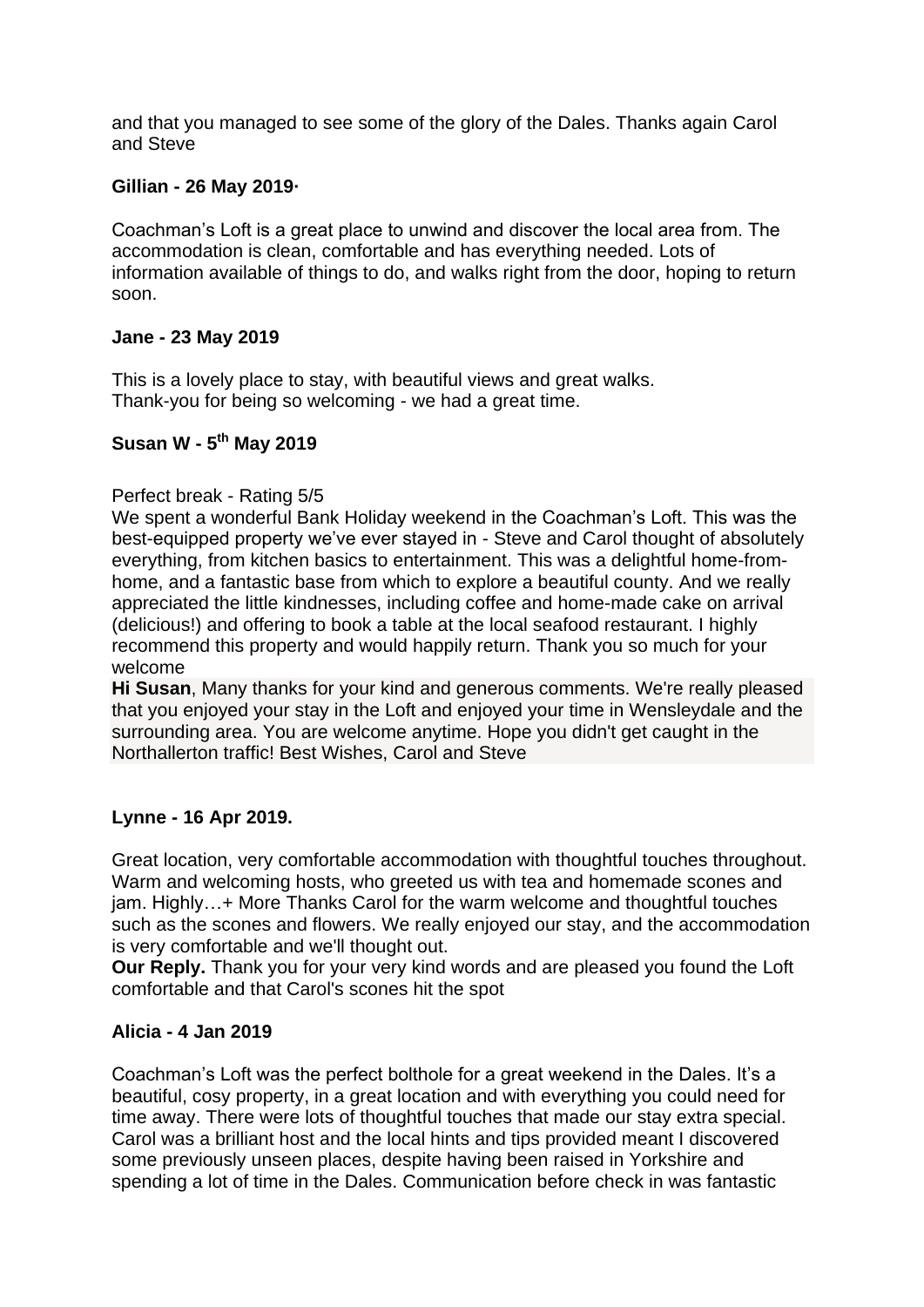and meant arriving late on a Friday night after a flat car battery was a stress free experience! Cannot recommend this place enough.

. Thanks so much for a lovely weekend! Your place is fantastic and we had a wonderful time, lovely to meet yourself and Steve, thanks for being great hosts and hope you get lots of bookings as you deserve them!

## **Bethan R - 12 Sept 2018**

We have loved our stay at the Coachman's Loft. The property has been beautifully renovated to a high standard. It is very comfortable and includes everything you need. The area is beautiful and we could easily have stayed for another week as there is plenty to do. We particularly enjoyed visits to the local pub - The Fox and Hounds - and their Sunday roast beef is particularly recommended! Leyburn, the local town, has a good selection is shops.

**Our Reply.** Thanks both for your kind review and we're really pleased you enjoyed your stay. Needless to say you are welcome back anytime and I'm sure that goes for the Fox as well.

## **Jane and Damien - 22 Aug 2018**

We stayed at the Coachman's Loft for a week at the end of August and thoroughly enjoyed it. Its situation is perfect - great views, walking distance to the lovely village with pubs, plus a weekly mobile fish and chip van. The accommodation was perfect for a couple and we were extremely comfortable. The owners, Steve and Carol were superb. Always there when needed for local knowledge and recommendations (and cakes!) but leaving us with enough privacy to really relax.

## **Dilys H. - 11 Aug 2018**

#### **Lovely clean and comfortable accommodation in the Yorkshire Dales.**

On our arrival we were welcomed by Carol & Steve with a cup of tea and a slice of delicious apple crumble cake. The Coachman's Loft is very comfortable and is conveniently placed for exploring the east side of the lovely Yorkshire Dales. We enjoyed visiting Hawes again and its attractions and our first ride on the Wensleydale Railway when we had time in between trains to see Bedale. Aysgarth falls is another beauty spot well worth a visit. The walk from Leyburn along Leyburn Shawl among the trees with its reward of glorious views of Wensleydale and round by Bolton Hall and Wensley is a must for those who like walking. The choice of many excellent places to eat out within a short walk or drive is amazing. We enjoyed breakfasts at Berrys farm shop and cafe in the next village and a delicious meal at the Wensleydale Heifer. The Street Head pub also do excellent food. There were many more we could have tried had we had the time! All combined made our stay a relaxing week away.

**Our Reply**. Thank you Dilys and David for taking the time to write your review and such a lovely one too. You certainly got around the area a lot didn't you? We hope to see you back here again at some point. All the best from both of us. Steve and Carol

#### **John and Corinne – 19 July 2018**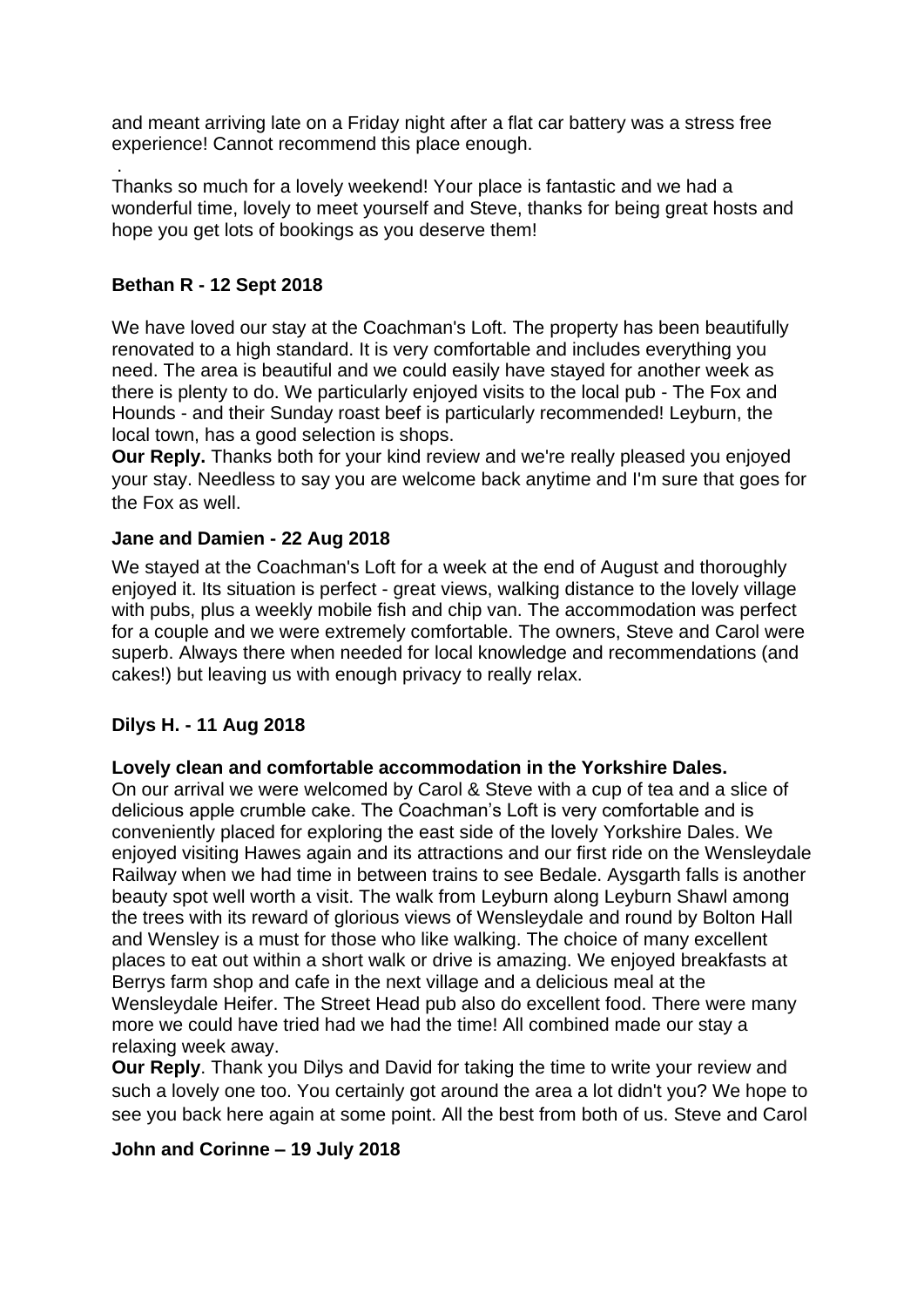Just wanted to stay thank you for our stay in the loft. We thoroughly enjoyed every minute of our break and the Loft is gorgeous, with everything you need to have a warm and comfortable time. Thanks for booking our table at the Heifer,that was also amazing. It was lovely to meet you both and we hope to see you again in the future. Once again thanks for the lovely hospitality.

# **Kjersti & Stein – 13 July 2018**

We, a couple in our 60's, stayed in the Coachman's Loft for 10 days in July 2018 and we're happy to say we found this place very attractive. Nice location in the village with just some yards away from the local pub, village store and a nice restaurant.

The walled garden was surrounded by flowers and to sit out on the blue bench enjoying the afternoons listening to birds and sheeps, became rapidly a very good habit for us.

The cottage itself was a gem consisting everything you need for a pleasant stay and we found it very clean and tidy.

Steve & Carol made us feel at home from the first minute and to be welcomed by Carol's fresh baked scones was a very nice gesture.

They really know the area and they gave us many good suggestions for tours and hikes in the area and for us it worked out very well.

If you have to toss a coin to decide whether you shall book or not a stay in the Coachman's Loft, just forget it.

Book now!

## **Heather McC - 9th July 2018**

A lovely property in a quiet location in the small village of West Witton with lovely views across to the Dales. Well-equipped and comfortable, perfect for two people.

## **Heather McC - 17th June 2018**

A comfortable cottage for two people. Well equipped, lovely views over the Dales.

#### **David G - 4th June 2018**

We thoroughly enjoyed our stay at Coachman's Loft and were made to feel very welcome by the owners.

#### **ADELE C. - 13 May 2018**

#### **Excellent. Just what you need for your holiday stay.**

Steve & Carol were friendly and helpful. Refreshments provided on arrival. Lovely homemade cake made by Carol. Property had everything we needed. Wonderful views. Walking distance to 2 eating places. Plenty of information provided for activities etc. Lovely place to unwind. Would recommend this place to stay and will come back for another visit. Has been a 5\* star stay.

**Our Reply.** Thank you for your review, Adele and Andy. We are so glad you enjoyed your stay and you certainly had good weather. Thank you so much for taking the time to post a review and we hope to see you back here before too long.

#### **Robert T - 12th May 2018**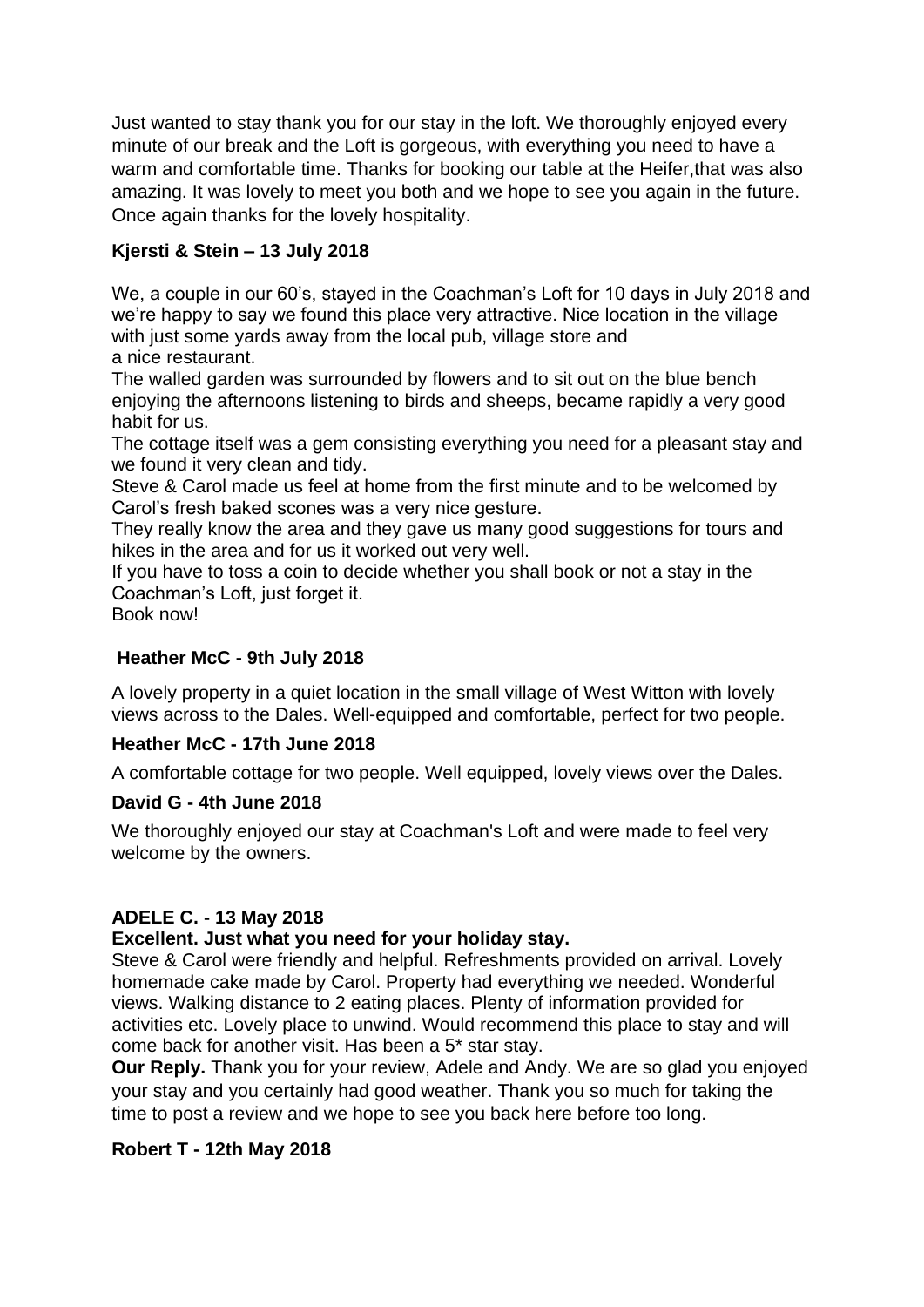This is the best holiday cottage we've ever rented and the bed the most comfortable we've ever slept in. If we ever come to the dales again we would definitely choose to stay there. The owners, Carol and Steve are a lovely couple and the cake that Carol brought us was delicious. The bowl of fresh fruit on the table was a welcome gesture.

## **Tina W. - 17 Jan 2018**

#### **Very comfortable accommodation finished to a high standard**

We stayed here over the New Year. It is a lovely property and is actually bigger than the pictures suggest. Very clean, comfortable and well equipped. Carol and Steve gave us a friendly welcome and made the place festive for our stay. It is ideally situated, just off the main road through West Witton, so only a short distance to the Fox and Hounds, which is a great, cosy, traditional pub. The Wensleydale Heifer is just a little further along the main road, which lived up to its reputation for good food. We would highly recommend this property.

## **Michael S. - 11 Nov 2017**

#### **Lovely accommodation very clean and comfortable.**

Carol and Steve are very nice hosts, Carol's sponge and scones were very well received and enjoyed. We were shown round the loft on arrival and shown the workings of appliances. the information pack was there if needed, puzzles, games, books and information leaflets were all on site. The local pubs in the village both served food, one even served real ale from a local brewer. All together wonderful.

#### **Jacqui W. - 21 Oct 2017**

#### **A wonderful break in the delightful Yorkshire Dales**

What a pleasure to find such comfortable accommodation. The barn is cosy, warm and tastefully furnished and the bed was more comfy than ours at home! Everything you could need is provided, all in all it's a home from home. Carol and Steve made us so welcome and we were really appreciative of the bowl of fruit, the pot of tea and delicious cake on our arrival and the surprise treat of warm scones and jam one afternoon. We would certainly recommend Coachman's Loft and thank Carol and Steve for such an enjoyable stay.

**Our Reply.** Hi Jacqui and Bruce, thank you for your very nice review and kind words. We enjoyed meeting you and hope you return to us soon Steve and Carol.

## **Alan Raybould – 6 Sept 2017**

We stayed in the Loft for a week while we were combining house-hunting with a bit of leisure, and it was perfect for us - comfortable, well-equipped, great wifi and extremely friendly hosts - Carol even brought us up some delicious home-made cake on two occasions! Unlike some holiday cottages/apartments, it felt here as though a lot of care and attention had been paid to the decor and the equipment, so we felt at home from the start. If you don't want to cook, there are a couple of pubs serving food in the village - one which is more of a restaurant, another that serves cheaper but hearty meals - and a fish and chip van turns up once a week! Ideal for the Dales, whether walking or driving. Highly recommended."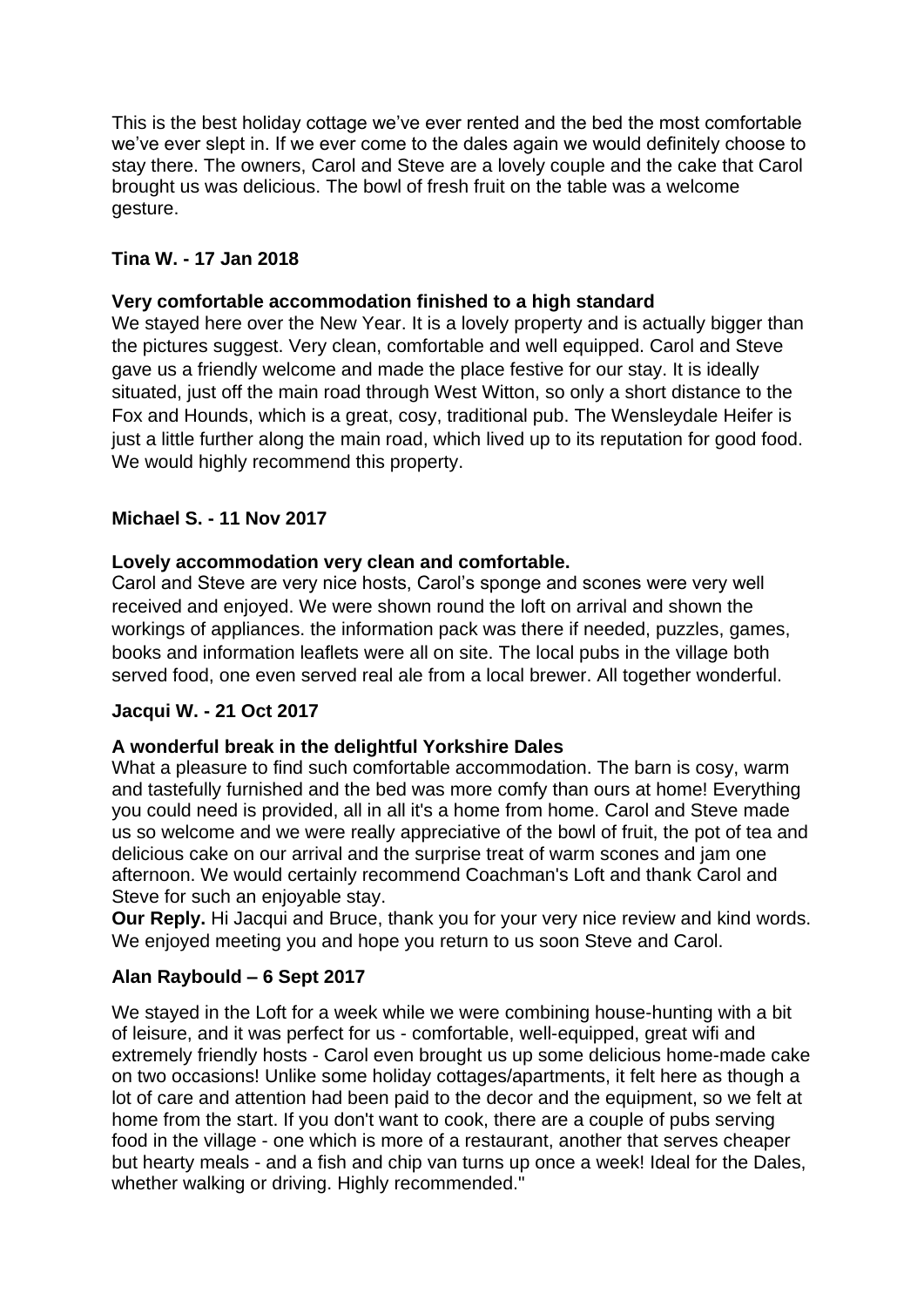## **Catherine R. - 11 Aug 2017**

#### **Comfortable accommodation awaits**

We had a fabulous stay at the barn conversion of Steve and Carol. The place is spacious, comfortable, tastefully fitted out and a real home away from home. It is in a great location, close to all amenities, tourist spots and offers a location for fabulous walks. Steve and Carol are thoughtful hosts who care about providing the best for their guests. We highly recommend this place and would happily return. **Our Reply**. Hi Catherine and Julian, thank you for taking the time to review our property. We hope to see you again in the not too distant future.

#### **Liz T. - 9 Jun 2017**

#### **Lovely home for our week's holiday**

Property is spacious, light and airy, well-furnished and equipped. Welcoming, friendly owners while not intruding on our privacy. Thankfully no requests to fill in a visitor's book! Beautiful area to explore on foot or with wheels.

#### **Derek C. - 2 Jun 2017**

#### **An exceptionally well presented and comfortable accommodation.**

The works undertaken to create the Coachman's Loft in this former Barn are of a very high standard, resulting in a well-considered and comfortable accommodation. The property enjoys interesting views over the well-kept garden and adjoining rooftops to the distant Yorkshire hills. We were warmly received on our arrival with tea and scones. As a retired married couple who put great emphasis on a comfortable quality bed this one was great! Thank you for the part you played in making our week's holiday so enjoyable.

**Our Reply**. Hi Derek and Edna, thank you very much for taking the time to write such a lovely review about Coachman's Loft. We are pleased that you had an enjoyable break with us and we hope you enjoyed the rest of your holiday over in Cartmel. Hope to see you back here!! Steve and Carol

#### **Kev M. - 2 Nov 2016**

#### **Perfect place to stay for two people**

The Coachman's loft is a fabulous place to stay, home from home comforts, spotlessly clean, everything that you need and a great location for exploring the Dales. Carol and Steve are the perfect hosts, there if you need them for local knowledge advice but totally non-intrusive. The bottle of wine, fruit and welcoming cup of tea with home-made muffins were a real treat! All the locals are friendly and helpful, excellent food and drinks on the doorstep. Highly recommended for couples wanting to get away from it all.

**Our Reply.** Thank you Lynne and Kev for taking the time to write such a positive review. Your feedback is important to us and is much appreciated. We hope to see you here again in the near future. All the best, Steve and Carol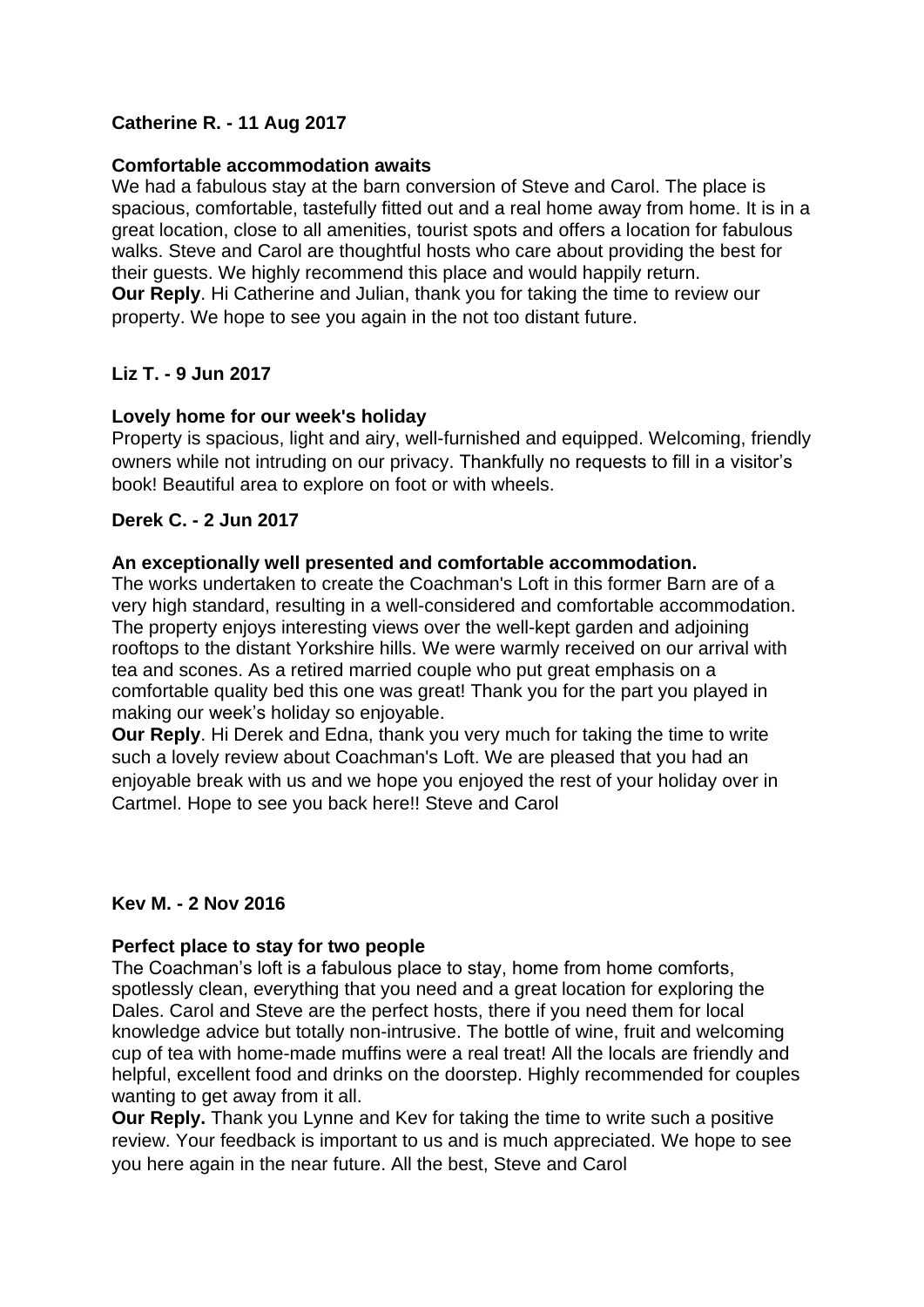## **Alan and Jody - 22 Sep 2016**

Just a quick note to say thank you for all you done during our stay. The storage of the bikes was really great! We found the loft to be clean and well-appointed and the tea and cake on arrival was a real treat. With the location of the loft within West Witton we had no trouble in eating and drinking out! Also we found the location in the dales, ideal for exploring! We hope to make a return visit for a little longer next time!

# **Mick B. - 13 Sep 2016**

#### **Ideal resting place in the Dales - well described**

We are just home from a very pleasant week in the Coachman's Loft where we were thoroughly spoiled by Steve and Carol. From the very warm welcome with Steve helping to unload the car while Carol made tea and produced a cake for us, to the pieces of delicious desert left on the worktop to welcome us back from an afternoon out. Ideally situated for the Fox and Hounds and a number of other hostelries and restaurants. Certainly we can recommend the Coachman's Loft as a perfect to spend a quiet break - thank you Steve and Carol

**Our Reply**. Thank you for this review. We really appreciate you taking the time to write it and very glad you enjoyed your holiday in the Loft and your time in Wensleydale and the surrounding area. Carol and Steve

## **Bill and Fiona - 22 Aug 2016**

We just wanted to say how much we enjoyed our short stay in West Witton. The accommodation was first rate and we particularly appreciated the extra touches: the bottle of wine; the bowl of fruit and the tea and fresh scones on arrival. Topping all this, however, was your and Carol's friendliness and helpfulness.

## **Gerben d. - 7 Aug 2016**

#### **Beautiful Yorkshire Dales**

It was our first time in the Yorkshire Dales and we were very lucky to have stayed in West Witton's Coachman's Loft, situated in lovely surroundings! Carol and Steve are really nice and generous owners and we were welcomed with a bottle of wine. The loft is very nice and cozy and beautifully furnished. We really felt at home! The village is small and very pretty; the little shop is very near and the pub and the wellknown Wensleydale Heifer restaurant are places to go to while staying here. We drove the James Herriot Tour which we liked a lot as it gives a good impression of the Yorkshire Dales and did some walking. The views are really nice! **Our Reply.** Thanks Gerben and Ineke for taking the time to review our accommodation. Glad you were comfortable in the loft and enjoyed your stay. Hope your daughter is settling in well in her new role. Carol and Steve

#### **Lauren C. - 8 Jul 2016**

#### **Fabulous location, lovely hosts..**

Stayed at the barn for a long weekend of cycling in the Yorkshire Dales in training for our LEJOG adventure. The accommodation was perfect - well appointed, clean,